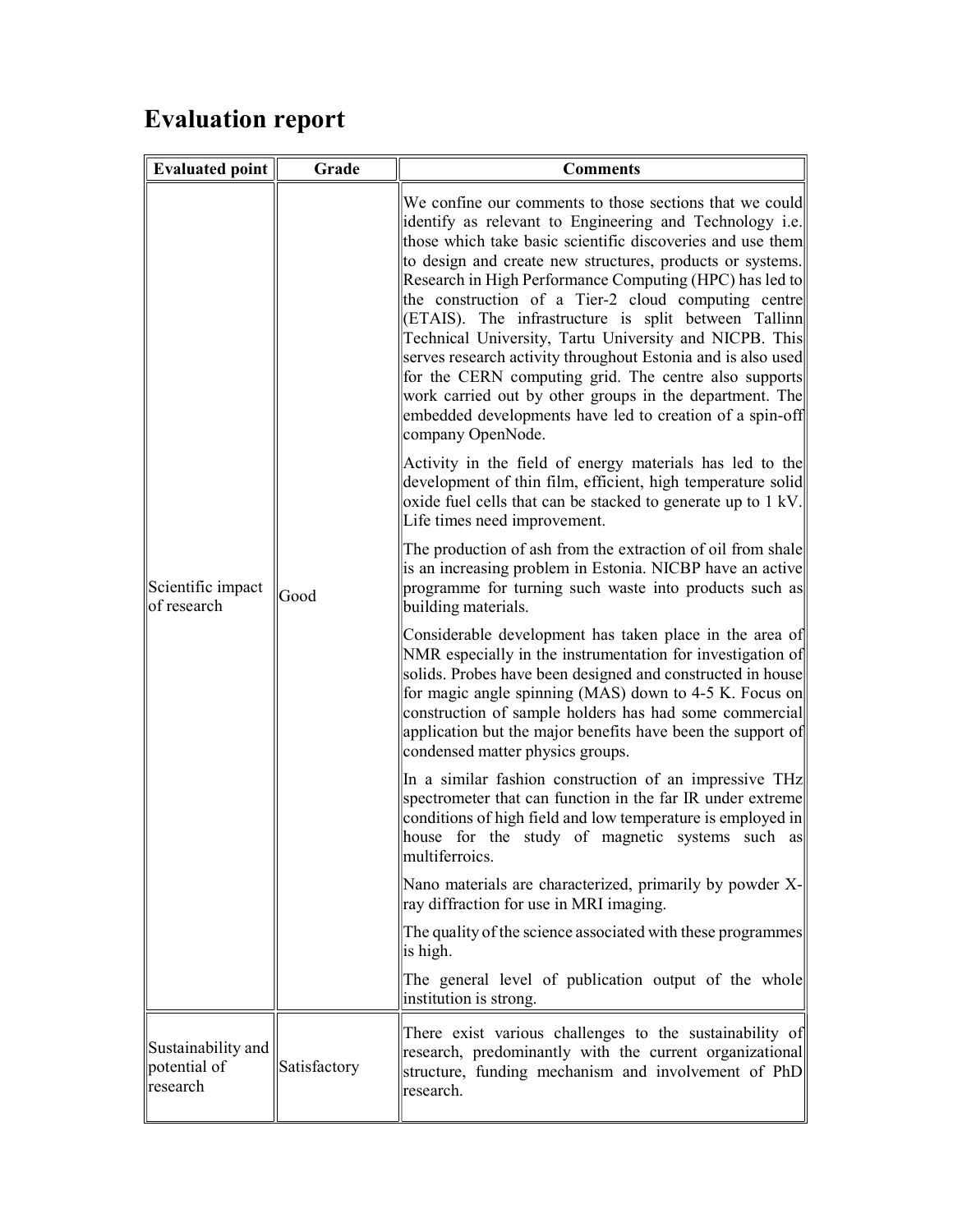| Evaluated point                       | Grade | <b>Comments</b>                                                                                                                                                                                                                                                                                                                                                                                                                                                                                                                                                                                                                                                               |
|---------------------------------------|-------|-------------------------------------------------------------------------------------------------------------------------------------------------------------------------------------------------------------------------------------------------------------------------------------------------------------------------------------------------------------------------------------------------------------------------------------------------------------------------------------------------------------------------------------------------------------------------------------------------------------------------------------------------------------------------------|
|                                       |       | As accurately identified by the Institution, the research area<br>of engineering and technology is not the primary focus of<br>the institute, but it is developed to support the research in<br>natural sciences programs.                                                                                                                                                                                                                                                                                                                                                                                                                                                    |
|                                       |       | Considering this context, the fact that the institution holds<br>the largest scientific computing centre in Estonia and that it<br>is part of the ETAIS infrastructure is impressive. Groups<br>have also contributed with significant improvements to the<br>unique experimental facilities of the institution. Further<br>developments on impact through start-up companies, e.g.<br>OpenNode for commercial purposes and Lingvist, highlight<br>the potential for development in the area.                                                                                                                                                                                 |
|                                       |       | There is significant infrastructure and equipment in the<br>institution, with some unique facilities, but with the current<br>financial arrangements, the sustainability is a cause for<br>concern.                                                                                                                                                                                                                                                                                                                                                                                                                                                                           |
|                                       |       | Plans will be needed for maintenance, which cannot be<br>supported through individual research grants brought in by<br>the researchers. The funding mechanism for large<br>infrastructure will need to be addressed.                                                                                                                                                                                                                                                                                                                                                                                                                                                          |
|                                       |       | Similarly, the current mechanism of funding salaries of all<br>staff members through research grants is volatile and a real<br>threat to the work of the groups.                                                                                                                                                                                                                                                                                                                                                                                                                                                                                                              |
|                                       |       | As would be expected with the presence of a research group<br>with a prominent position in the national and international<br>scene, a high number of PhD students undertake their<br>research in NICPB, although it is not a degree granting<br>institution. The links with the different universities are<br>encouraging and provide a real asset for the training of new<br>researchers and attracting international visitors. However, it<br>is surprising that despite the close collaboration with the<br>universities, NICPB does not receive any funding or<br>overheads support for the maintenance of the equipment,<br>which is critical for the doctoral students. |
|                                       |       | Additional support would also be expected as NICPB<br>contributes to the training activities at the universities,<br>through the organisation of the Functional Materials and<br>Technologies graduate school encompassing mostly PhD<br>level students of material science and technology.                                                                                                                                                                                                                                                                                                                                                                                   |
|                                       |       | We have assessed this category "Satisfactory" as although<br>the potential for high quality research is good, the current<br>funding mechanism is not conducive to the long-term<br>operation and planning of the organization and restructuring<br>will be required.                                                                                                                                                                                                                                                                                                                                                                                                         |
| Societal<br>importance of<br>research | Good  | Basic research within physics and material physics is carried<br>out at NICPB. There is not so much of applied research. The<br>Institute's activities in Engineering and Technology are                                                                                                                                                                                                                                                                                                                                                                                                                                                                                      |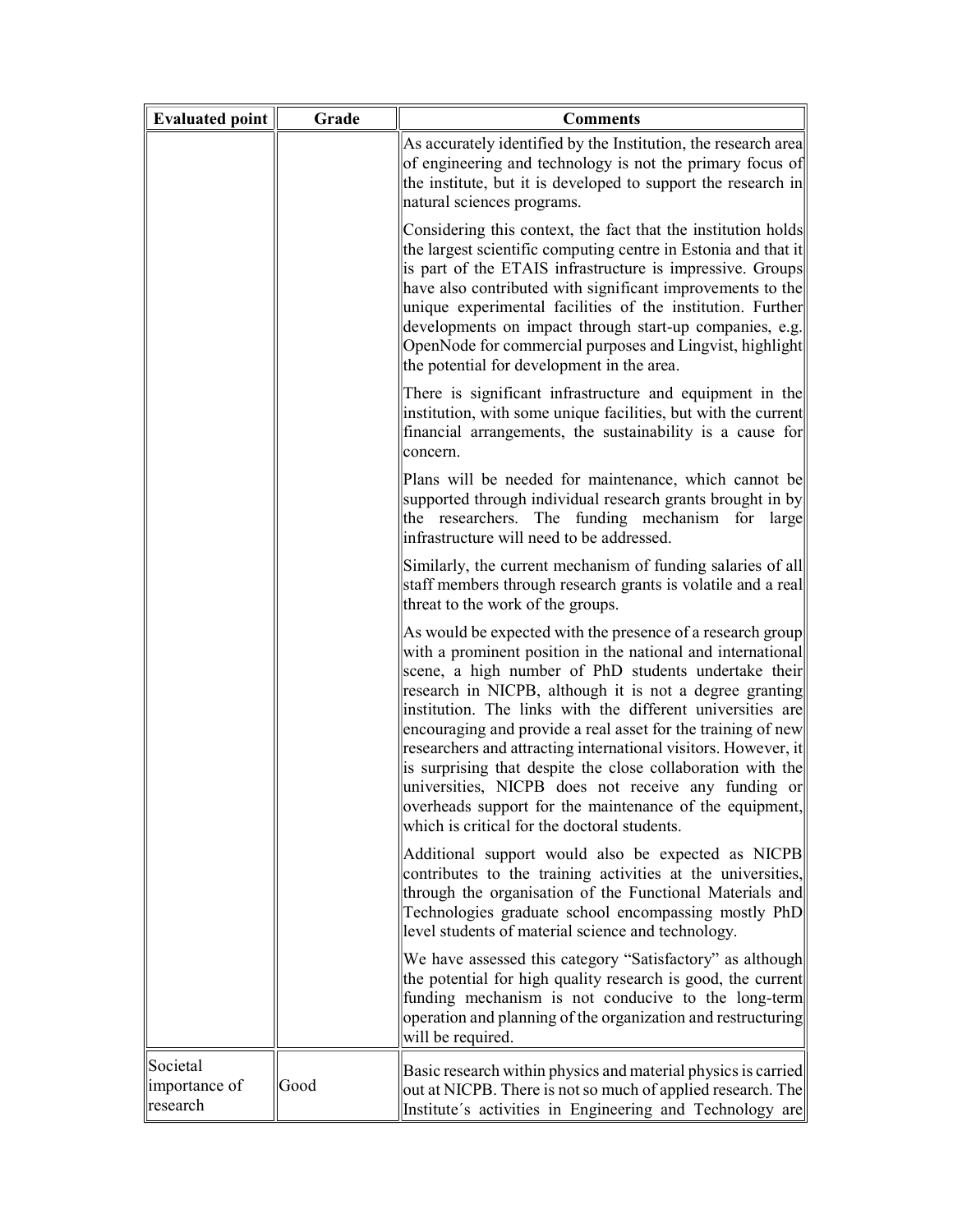| <b>Evaluated point</b>                                                                                        | Grade | <b>Comments</b>                                                                                                                                                                                                                                                                                                                                                                                       |
|---------------------------------------------------------------------------------------------------------------|-------|-------------------------------------------------------------------------------------------------------------------------------------------------------------------------------------------------------------------------------------------------------------------------------------------------------------------------------------------------------------------------------------------------------|
|                                                                                                               |       | primarily to further develop equipment for the experimental<br>studies in material physics. However some of the NICPB<br>activities have generated commercial applications via spin-<br>off companies. The following are examples of societal<br>importance of NICPB research:                                                                                                                        |
|                                                                                                               |       | The Estonian Research Computational Infrastructure<br>ETAIS is a network of computer centres between NICPB,<br>Tallinn Technical University TTÜ and Tartu University UT.<br>NICPB has contributed with a large scale computer cluster.<br>Besides serving Estonian research, this datacentre is used by<br>the CERN computing grid WLCG for analysis of LHC data<br>generated in the LHC experiments. |
|                                                                                                               |       | The NICPB computer centre has generated two spin-off<br>companies working with commercial applications:                                                                                                                                                                                                                                                                                               |
|                                                                                                               |       | OpenNode, founded in 2011, have developed open source<br>software to implement computer clusters with cloud<br>architecture and they also provide contract work for their<br>installation. They have been successful in many countries.                                                                                                                                                               |
|                                                                                                               |       | Lingvist, founded in 2013, have developed software for<br>machine learning and fast learning of foreign languages.<br>They have been successful in several countries, e.g. in<br>France, Switzerland, Germany and Russia.                                                                                                                                                                             |
|                                                                                                               |       | The solid oxide fuel cell research is implemented<br>commercially by Elcogen.                                                                                                                                                                                                                                                                                                                         |
|                                                                                                               |       | NICPB's role as representing Estonia at CERN means also<br>that they are a link between CERN and Estonian industry,<br>this encourages Estonian companies to develop and deliver<br>equipment to CERN infrastructure and to the LHC<br>experiments. Examples are e.g. power transformers.                                                                                                             |
|                                                                                                               |       | The NICPB in-house development of test equipment and<br>instruments should have some potential for commercial<br>exploitation, but that doesn't seem to have been much<br>utilized so far.                                                                                                                                                                                                            |
|                                                                                                               |       | The involvement of PhD students from TTÜ and UT as<br>active researchers in the NICPB projects also means an<br>important contribution to fostering the next generation of<br>researchers in Estonia and the scientific education of those<br>proceeding to industry and business.                                                                                                                    |
|                                                                                                               |       | It should also be mentioned that NICPB regularly invite<br>high school students, to boost their interest in physics.                                                                                                                                                                                                                                                                                  |
| Scientific basis in<br>the field is<br>sufficient to<br>conduct doctoral<br>studies. (This<br>question should |       | The Institute is not a degree awarding body.                                                                                                                                                                                                                                                                                                                                                          |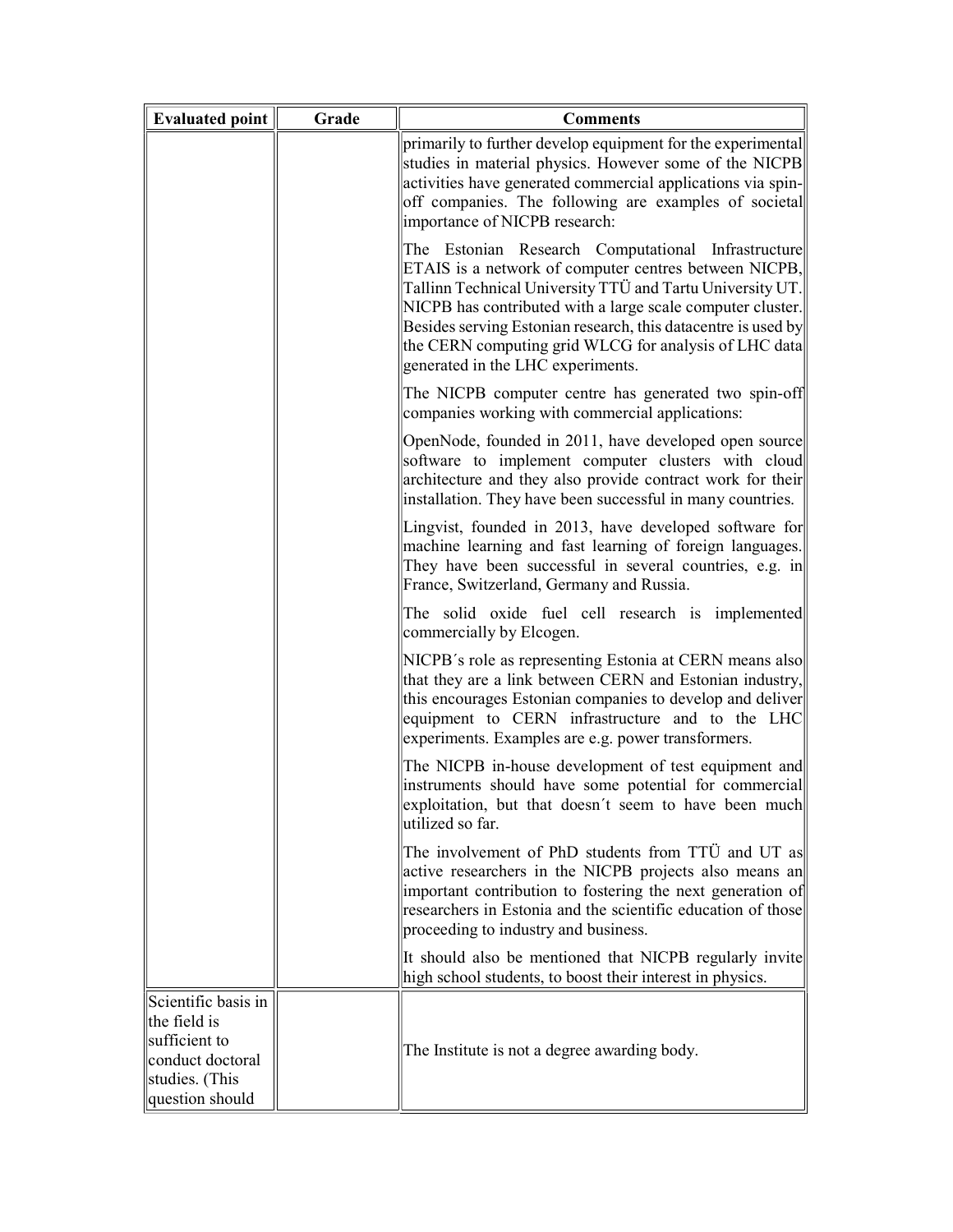| Evaluated point                                              | Grade | <b>Comments</b> |
|--------------------------------------------------------------|-------|-----------------|
| be answered only                                             |       |                 |
| $\left\  \text{if: a} \right\ $ institution                  |       |                 |
| being evaluated is                                           |       |                 |
| conducting                                                   |       |                 |
| doctoral studies                                             |       |                 |
| and; b) The field                                            |       |                 |
| being evaluated is                                           |       |                 |
| proposed to grant                                            |       |                 |
| positive                                                     |       |                 |
| evaluation. If                                               |       |                 |
| these conditions                                             |       |                 |
| $\left  \right $ are met then: a) If                         |       |                 |
| the level of                                                 |       |                 |
| scientific basis is                                          |       |                 |
| sufficient for                                               |       |                 |
| conducting                                                   |       |                 |
| doctoral studies in                                          |       |                 |
| every structural                                             |       |                 |
| unit being                                                   |       |                 |
| evaluated, then                                              |       |                 |
| the answer should                                            |       |                 |
| $\left\  \text{be }, \text{yes''}; \text{b} \right\ $ If the |       |                 |
| scientific basis is                                          |       |                 |
| not sufficient in                                            |       |                 |
| some structural                                              |       |                 |
| units, then those                                            |       |                 |
| units should be                                              |       |                 |
| listed.)                                                     |       |                 |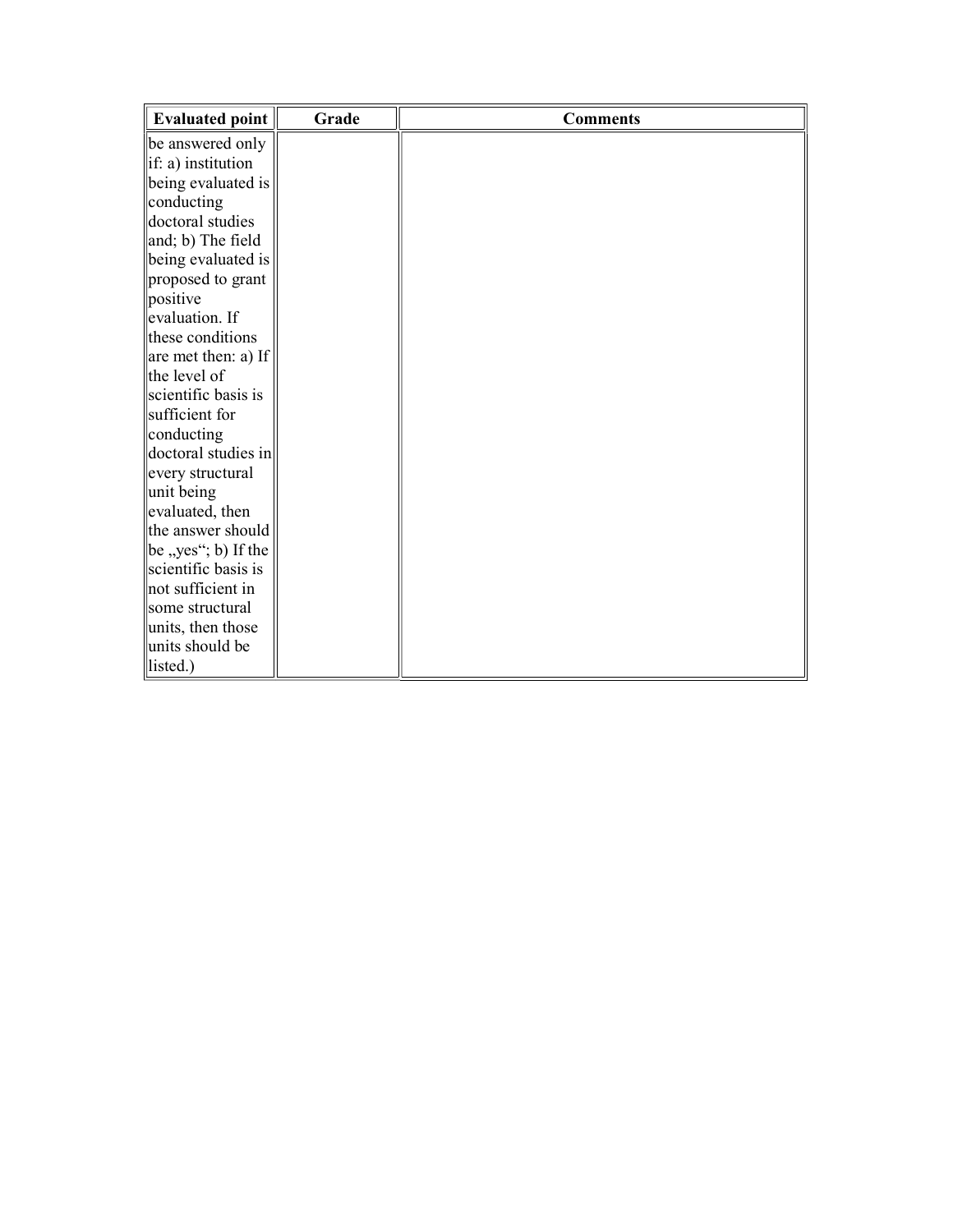## Summary assessment

| <b>Evaluated point</b>                                                                                                                                                                                                                                                       | Grade                           | <b>Comments</b>                                                                                                                                           |
|------------------------------------------------------------------------------------------------------------------------------------------------------------------------------------------------------------------------------------------------------------------------------|---------------------------------|-----------------------------------------------------------------------------------------------------------------------------------------------------------|
| Areas of special<br>note as<br>appropriate<br>(Where necessary<br>indicate sub-<br>fields, assessment<br>criteria, and/or<br>structural units<br>which, in the<br>committee's<br>opinion, were of a<br>notably high<br>level.)                                               |                                 | None.                                                                                                                                                     |
| Areas in need of<br>improvement as<br>appropriate<br>(Where necessary<br>indicate sub-fields<br>of the field being<br>evaluated,<br>assessment<br>criteria, and/or<br>structural units<br>which, in the<br>committee's<br>opinion, revealed<br>significant<br>shortcomings.) |                                 | The science at NICBP has potential for industrial<br>application. The Institute recognizes the need to focus<br>more on liaison with industrial partners. |
| Assessment<br>proposal to the<br>Minister of<br><b>Education</b> and<br>Research                                                                                                                                                                                             | To grant positive<br>evaluation | The institute does good science.                                                                                                                          |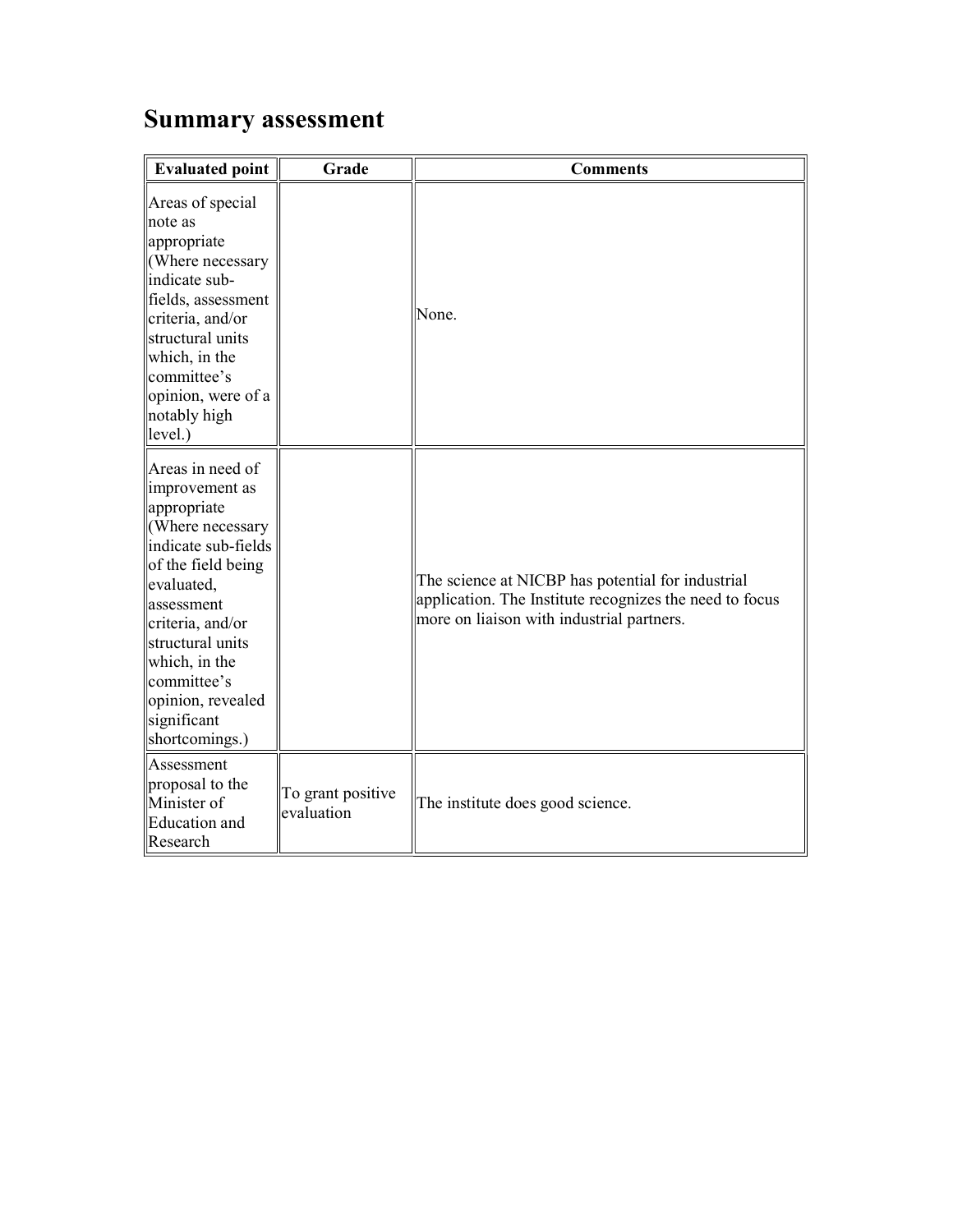## Feedback

| <b>Evaluated point</b>                                                                                                                                                                                                                                                                                          | <b>Comments</b>                                                                                                                                                                                                                                                                                                                                                                                                                                                                                                                                                                                                                  |
|-----------------------------------------------------------------------------------------------------------------------------------------------------------------------------------------------------------------------------------------------------------------------------------------------------------------|----------------------------------------------------------------------------------------------------------------------------------------------------------------------------------------------------------------------------------------------------------------------------------------------------------------------------------------------------------------------------------------------------------------------------------------------------------------------------------------------------------------------------------------------------------------------------------------------------------------------------------|
|                                                                                                                                                                                                                                                                                                                 | In the self-evaluation, NICPB raised the question on<br>distribution of funding to research institutes in other<br>countries.                                                                                                                                                                                                                                                                                                                                                                                                                                                                                                    |
| Feedback for institution (This question<br>should be answered only if the institution<br>asked for feedback from the evaluation<br>committee in the self-report (about up to<br>three specific areas of R&D which it finds<br>to be currently important, e.g., related to<br>its development plan).)            | As an example in Sweden:<br>Swerea IVF (in mechanical production engineering,<br>automation and product development) and Swerea<br>KIMAB (in materials, production processes and<br>corrosion) until the beginning of the 2000 decade<br>had a decreasing share of basic funding from the<br>Ministry of Enterprise and Innovation, down to<br>roughly 10 %. 90% of the budget had to be covered<br>by grants applied for in competition and from<br>projects with industry.                                                                                                                                                     |
|                                                                                                                                                                                                                                                                                                                 | Currently this situation has improved a bit:<br>Roughly $15 - 20$ % basic funding now comes from<br>the Ministry of Enterprise and Innovation. The<br>remaining funding is project based. Half of this has<br>to be applied for from public sources in Sweden<br>(Vinnova, the Energy Authority, the Strategic<br>Foundation for Research, MISTRA) and half of this<br>comes from industry.                                                                                                                                                                                                                                      |
| Suggestions for unit, institution, state etc.<br>(As appropriate, committee can give<br>additional feedback for the structural unit,<br>the institution, or the State (please specify<br>whom feedback is directed to) according<br>to the directive assessment criteria for<br>regular evaluation (article 7). | Suggestion for the state:                                                                                                                                                                                                                                                                                                                                                                                                                                                                                                                                                                                                        |
|                                                                                                                                                                                                                                                                                                                 | The funding of NICPB is almost exclusively grant<br>based. Such a situation leads to considerable<br>financial insecurity and may lead to failure of the<br>Institution. Resolution of this situation is highly<br>desirable. This issue on unsatisfactory funding of<br>NICPB, is also related to the lack of a national<br>regulation of scientist's career in Estonia.                                                                                                                                                                                                                                                        |
|                                                                                                                                                                                                                                                                                                                 | A note for the NICPB Institute:                                                                                                                                                                                                                                                                                                                                                                                                                                                                                                                                                                                                  |
|                                                                                                                                                                                                                                                                                                                 | In the context of diversity and inclusivity and the<br>European Disability Strategy priorities, accessibility<br>requirements for wheelchair access may need to be<br>revisited and the buildings adapted accordingly.<br>Ramps and wheelchair access to the main entrance,<br>to the ground floor and to seminar and meeting<br>rooms on the ground floor have been installed as has<br>a disabled toilet. However, in some parts of the<br>building, access to wheelchairs appears more<br>difficult due to lack of feasible elevators and through<br>door frames which have stepped access, e.g. in some<br>labs and offices. |